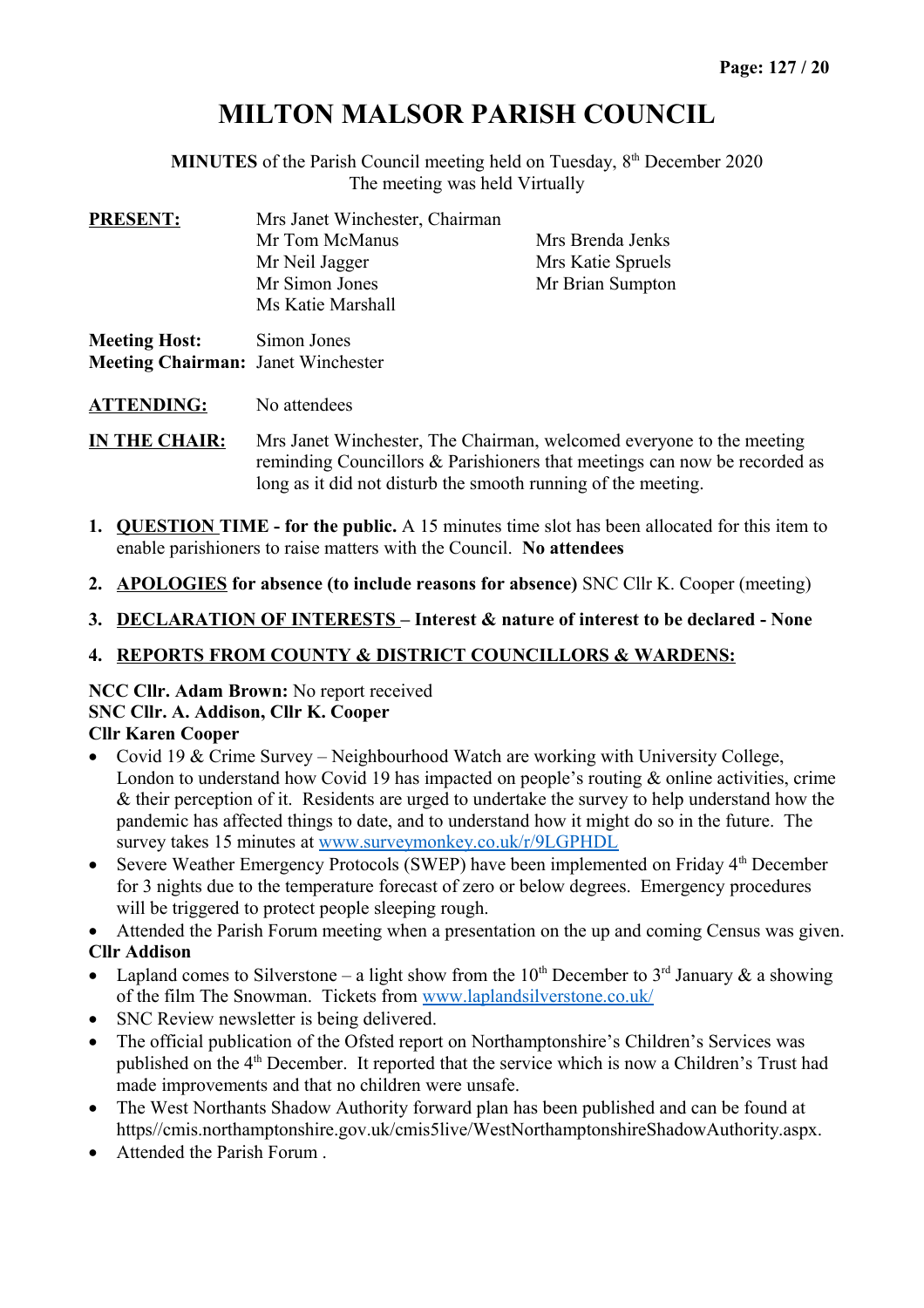## **5. MINUTES OF PREVIOUS MEETING**:

These had been previously circulated and were duly proposed seconded and signed by the Chairman as a true record with the following typing errors to be amended:

- P123 missing L on Katie Marshall's name.
- $P$  125 missing comma.

## **6. MATTERS FOR REPORT – arising from the Minutes:**

## **Casual Vacancy:**

- Due to the Local Elections regulations for Parish & Town Councils, it was agreed not to appoint a  $9<sup>th</sup>$  Councillor due to the 6 months ruling.
- The entire Council would be subject to re-election on the  $6<sup>th</sup>$  May 2021.
- Letter sent to applicants**.**

## **Highways**

- Tree root pushing up the footpath surface in Stockwell Way / Church Close. Clerk to report to Highways.
- Collingtree Road surface road has subsided further  $\&$  is now a danger to traffic. Clerk to report to the Highways.
- Missing kerb stones Clerk to report to Highways.

## **Lighting –** Fault report

• PL15 outside 16/18 Stockwell Road.

## **Village Maintenance / Environment Issues**

- Village sign post has been stripped of varnish by J. Barr.
- Village planters a new volunteer to look after the Lower Road planter.
- Brass plaques by trees o the Memorial Green in need of cleaning or replacing.
	- a) Cost of replacement £140.88 for 2 new plaques.
	- b) Chairman to see if they can be cleaned.
- Christmas tree with lights now on Green.
- Children's snake now on the village hall wall. H. MAIR to look after it.

## **Village Park**

- Rabbit problem Clerk has been in touch with Hawk Pest Control who have offered a rolling eradication programme over the year.
- It was agreed to accept Hawk's proposals.
- Play equipment swing frame  $&$  wetpour to be replaced by Wicksteed. (Chairman to report) Rubber bark has been ordered.
- Plastic goal posts made with a cross bar which cannot be removed. Unavailable at present
- K. Spruels to make enquiries with the football club.
- Chairman to ask Allseasons to strim back brambles in the park.

## **Remembrance Sunday – 8th November**

- Reduced Service went well with wreath laying, naming of fallen & prayers.
- Thanks go to G. Bass for help with the road signs.

# **7. CORRESPONDENCE – Received & Sent**

#### **Received from**

All matters have been dealt with within the minutes.

### **Sent to**

1. Glasdon – order for new dog waste bin for Rectory Lane. Will be delivered to Allseasons who will install the bin.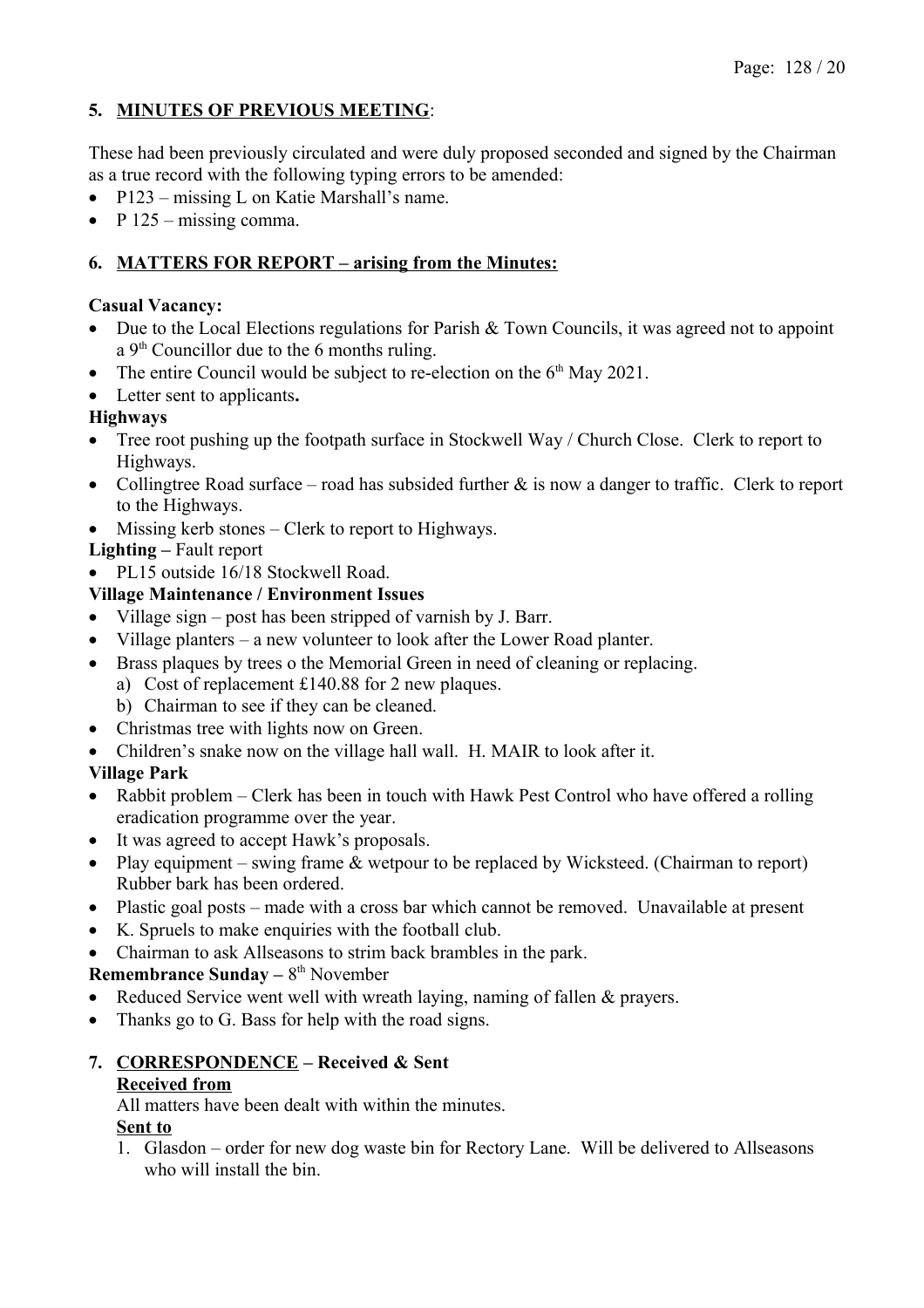| <b>FINANCE;</b><br>8.           |                            |            |            |
|---------------------------------|----------------------------|------------|------------|
| <b>Bank Balances</b>            | Current $A/C$              | £200.00    |            |
|                                 | Savings A/C                | £44,347.33 | £44,547.33 |
| Funds held in the savings $a/c$ | a) Village Park Account    | £15,133.93 |            |
|                                 | b) Rail Freight Account    | £4,885.00  |            |
|                                 | c) Reserve Fund            | £8,000.00  |            |
|                                 | d) Future Parish Elections | £1,500.00  | £29,518.93 |
| <b>Money Received:</b>          | Interest, 30/10/2020       | £0.36      |            |
|                                 | NCC Mowing contribution    | £586.04    |            |

### **Accounts to be paid**

It was proposed, seconded & resolved to pay the following invoices:

| Cheque<br>No. | Payee              | <b>Information</b>         | Amount | <b>VAT</b> | <b>Total</b> |
|---------------|--------------------|----------------------------|--------|------------|--------------|
| 2362          | <b>HMRC</b>        | Clerk's PAYE               | 66.60  |            | 66.60        |
| 2363          | B. Jenks           | Remembrance Day help       | 5.99   |            | 5.99         |
| 2364          | Barbara Osborne    | Payroll Services- 3 months | 66.00  |            | 66.00        |
| 2365          | A. Addison (Clerk) | Salary & Expenses          | 266.73 | 45.60      | 312.33       |
| 2366          | Campion School     | <b>Printing Newsletter</b> | 123.40 |            | 123.40       |
| 2367          | J. Barr            | Work on village sign       | 156.00 |            | 156.00       |
| 2368          | S. Jones           | Zoom PC meetings           | 43.17  |            | 43.17        |
| 2369          | Allseasons         | Work on the Park tunnel    | 879.97 | 176.00     | 1055.97      |

### **2021/2022 Budget & Precept Setting**

- The budget finance group has considered the draft budget which has been forwarded to all PC Members who have been invited to consider the suggestions.
- Agreed there is no need to add a further £1,500.00 to the ring-fenced election expenses.
- The budget finance group has suggested a precept to meet the needs of the Parish for the 2021/2022 financial year of £28,000.00. This was agreed unanimously.

### **9. PLANNING**

| Application | Location                        | Proposal | Comments |
|-------------|---------------------------------|----------|----------|
|             | No New Applications<br>Received |          |          |

**SEGRO J15 SRFT –** No new information to date.

#### **To Note:**

- Tritax Symmetry have submitted a scoping report to Grant Shapps, the Secretary of State, for the Hinkley National Rail Freight Interchange.
- Possible DCO submission in September 2021.
- Public Examination could start in early 2022.
- Possible impact on South Northants increased traffic on the M1.
- **KX 13 footpath** very muddy & impassable. Clerk to contact Rights of Way.

### **NBC Planning**

 It is understood that a potential planning application for 50 dwellings on a small site opposite the crematorium is being submitted to Northampton Borough Council.